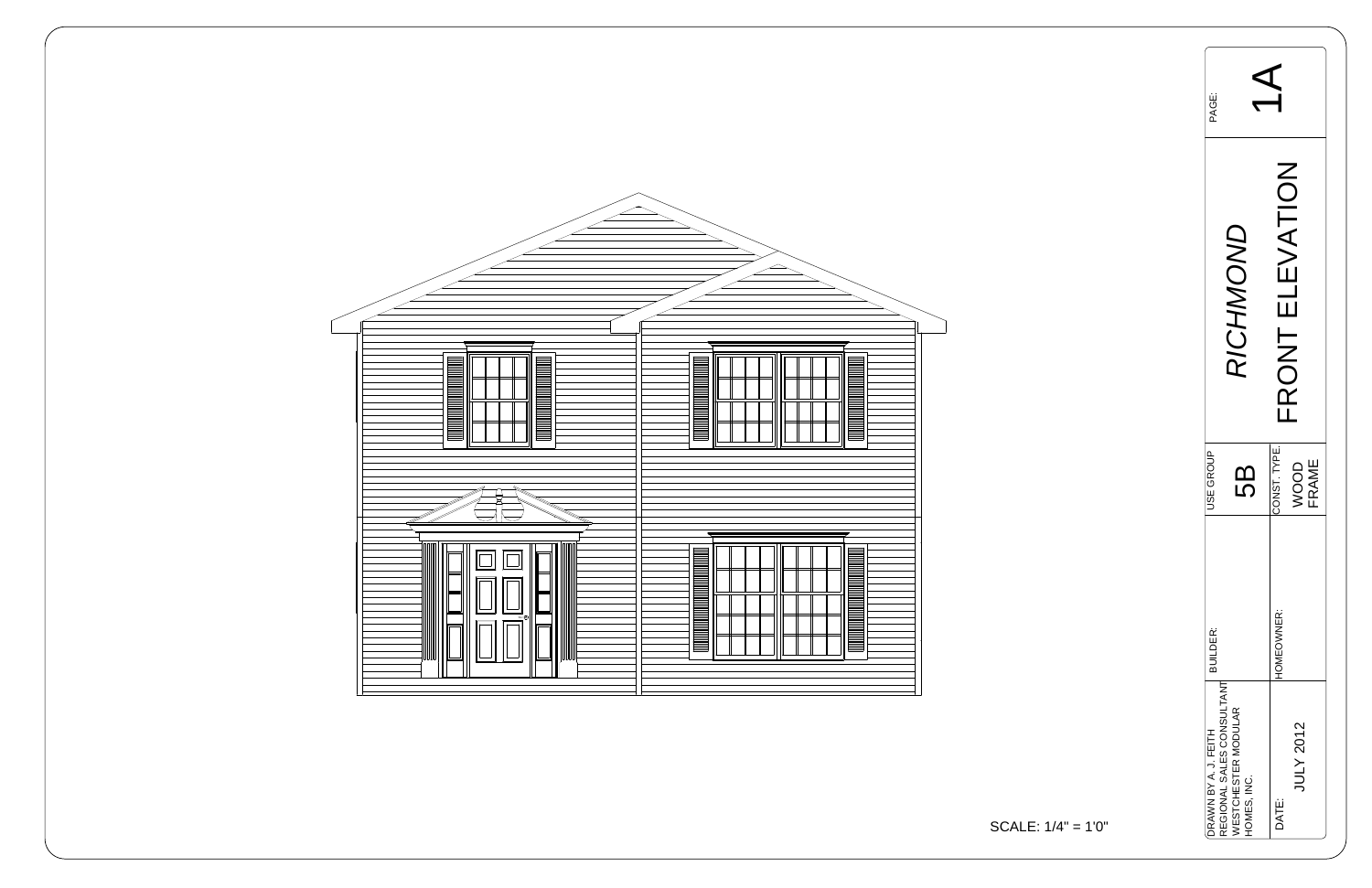| PAGE:                                             |                                                  |               |               |
|---------------------------------------------------|--------------------------------------------------|---------------|---------------|
|                                                   | RICHMOND                                         | SIDE AND REAR | ELEVATIONS    |
| <b>JSE GROUP</b>                                  | 89                                               | CONST. TYPE.  | FRAME<br>VOOD |
| BUILDER:                                          |                                                  | HOMEOWNER:    |               |
| REGIONAL SALES CONSULTANT<br>DRAWN BY A. J. FEITH | <b><i>NESTCHESTER MODULAR</i></b><br>HOMES, INC. | DATE:         | JULY 2012     |

LEFT



SCALE: 1/8" = 1'0"

RIGHT





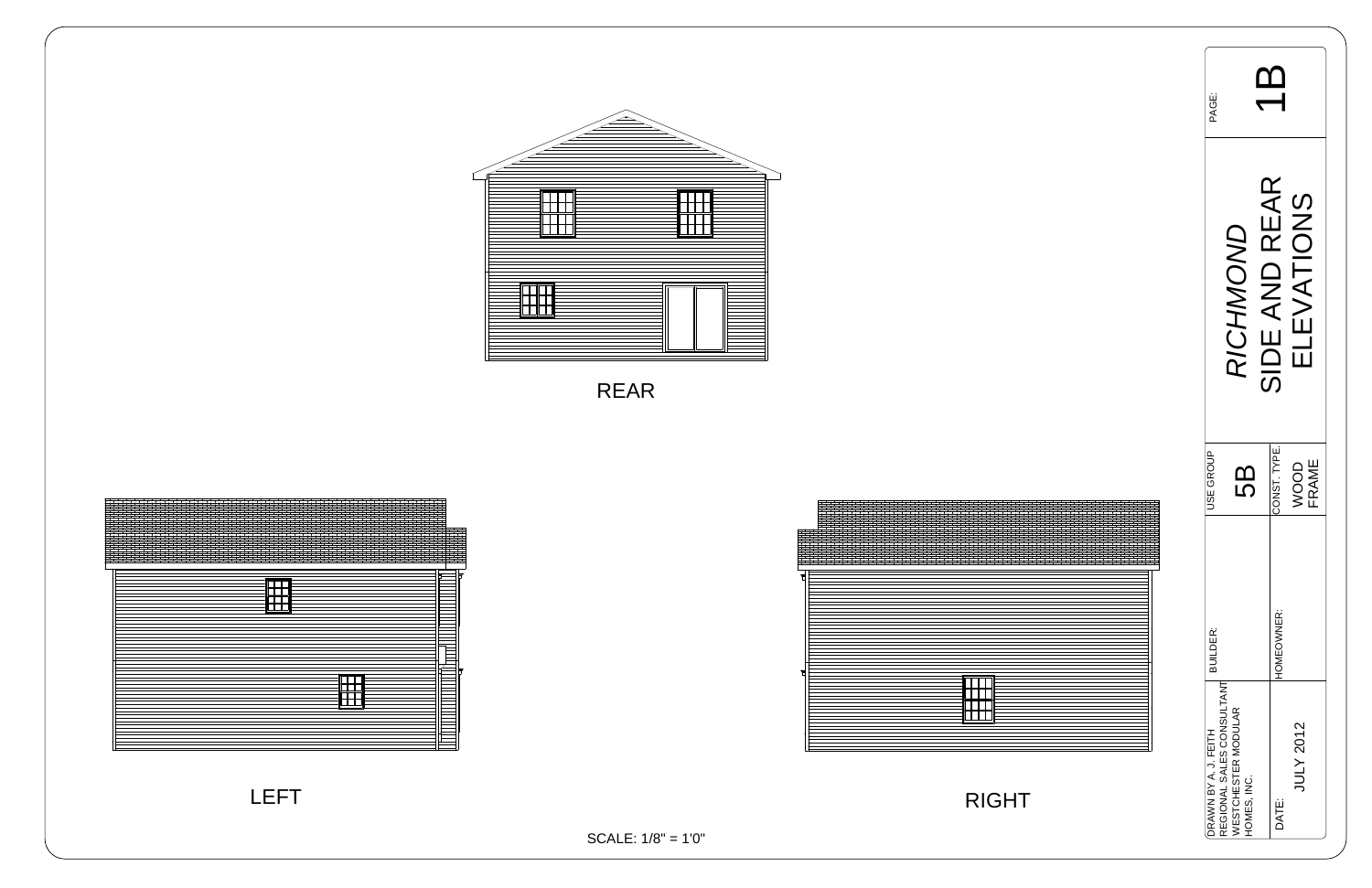

| PAGE:                                                                                                 |                               |  |  |  |  |
|-------------------------------------------------------------------------------------------------------|-------------------------------|--|--|--|--|
| <b>NOHWON</b>                                                                                         | FIRST FLOOR                   |  |  |  |  |
| <b>JSE GROUP</b><br>5                                                                                 | CONST. TYPE.<br>FRAME<br>NOOD |  |  |  |  |
| <b>BUILDER:</b>                                                                                       | HOMEOWNER:                    |  |  |  |  |
| REGIONAL SALES CONSULTANT<br><b><i>NESTCHESTER MODULAR</i></b><br>DRAWN BY A. J. FEITH<br>HOMES, INC. | JULY 2012<br>DATE:            |  |  |  |  |